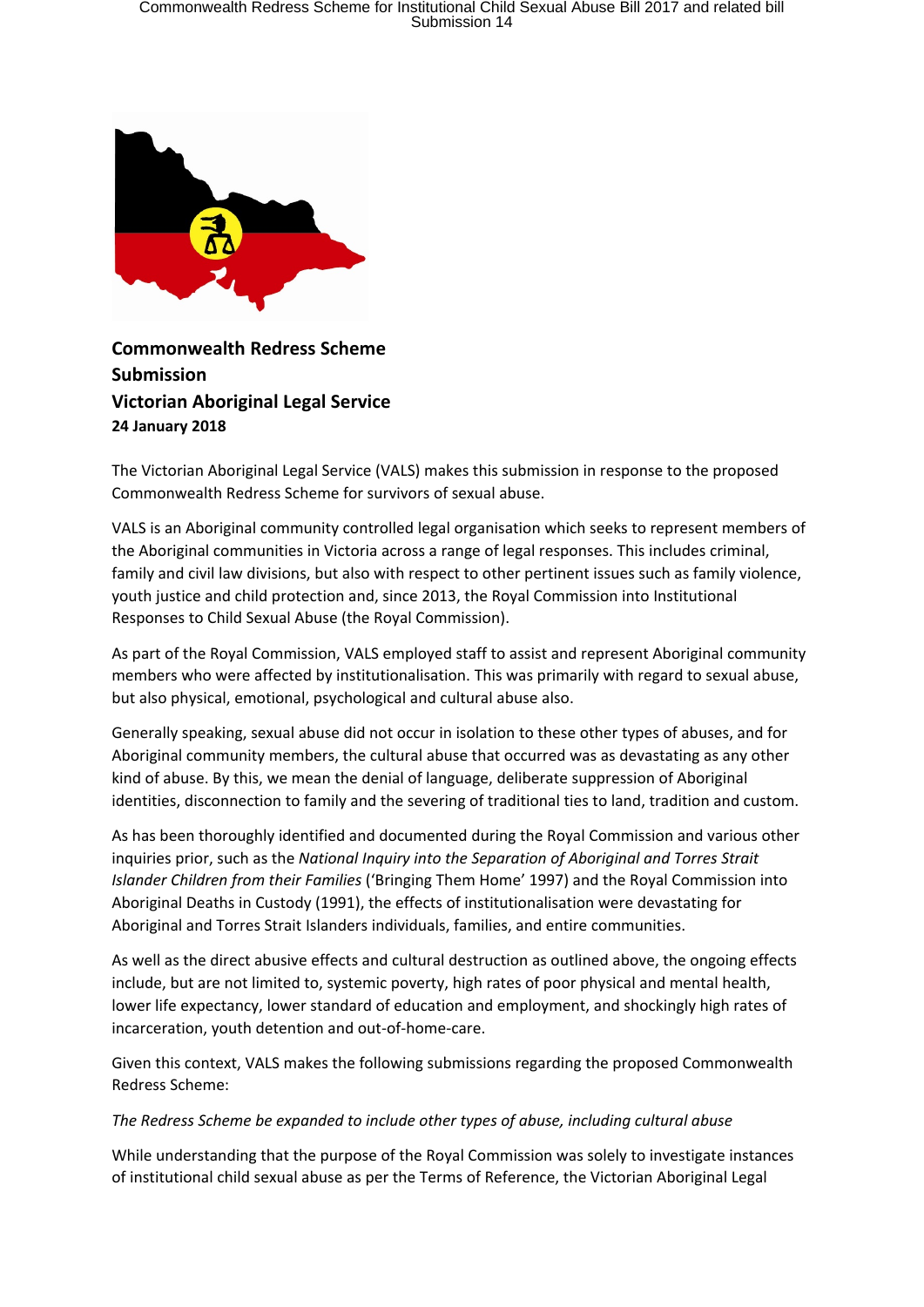Service still maintains that any national redress scheme should fulfil an obligation to compensate victim survivors of other forms of abuse. This includes physical, emotional, psychological and for Aboriginal and Torres Strait Islander peoples, cultural abuse.

Cultural abuse is the denial and forced cessation of links to traditions, identities, customs and cultural practices that are inherent to Aboriginal and Torres Strait Islander people and their communities.

This can include the forced cessation of language, dispossession of traditional lands through colonisation, and by creating an environment of forced assimilation where the inability to pass such modicums of cultural practice onto the future generations is disallowed.

Research has proven that cultural abuse can have devastating effects on Aboriginal and Torres Strait Islander individuals, families, and communities. As such, the Victorian Aboriginal Legal Service maintains, and will continue to advocate for, redress for cultural abuse to be provided at both a national and state level.

# *The Redress Scheme should not exclude victim survivors with criminal records*

In VALS' experience working with Aboriginal community members throughout Victoria across a range of capacities, it is clearly evident that the impacts of sexual abuse and institutionalisation of Aboriginal and Torres Strait Islander peoples has contributed to the shockingly high rates of incarceration across Australia.

That the proposed redress scheme may deny those with a criminal record access to redress is a denial of the circumstances that contributed to their offending. All victims of child sexual abuse were children when they were abused. They were not at that time criminals, and as such, should be allowed equal access to redress based solely on their abusive experiences as children, not on their offending as adults.

VALS understands that, while a person's criminal behaviour might be taken into account when seeking forms of redress under a victim's of crime scheme, there are no 'blanket rulings' that exclusively exclude access to justice for people with certain criminal histories.

More so, that a person's abusive experience as a child is likely to have contributed to adult criminal behaviour, means that the proposed Commonwealth redress scheme ostensibly seeks to exclude the very people for whom it is designed to assist.

These circumstances apply even more so to Aboriginal and Torres Strait Islander communities where the rates of offending and incarceration are far greater than for non-Indigenous people. A major contributing factor as outlined in the *Bringing Them Home Report* (1997) and the *Royal Commission into Aboriginal Deaths in Custody* (1991) was the high rates of child removal ('the Stolen Generations'), subsequent abuse, and traumatic effects in adult life underscoring resultant criminal behaviour.

#### *Redress offered should be equal to all survivors*

VALS understands that the cap on payments is \$150 000 and that a 'matrix' will be applied to a person's experiences to determine the prescribed amount. VALS strongly advocates that ALL victim survivors be paid an equal amount, being the maximum possible.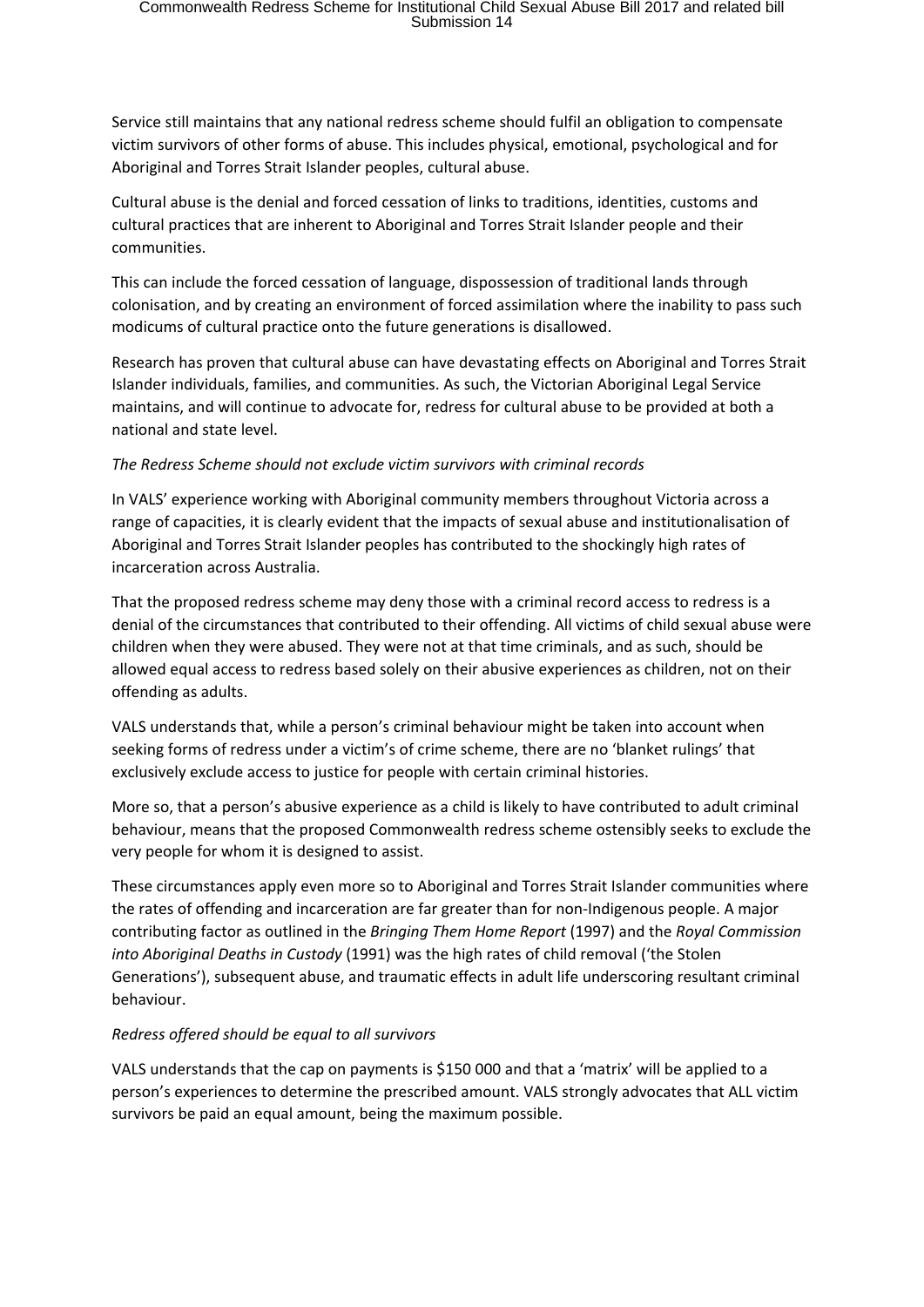In our research and professional experience, VALS notes that an inequality and disparity of *ex gratia* payments in redress and similar schemes can re-traumatise victim survivors and prove to be divisive in what can be already-fractured Aboriginal and Torres Strait Islander communities.

VALS also views the redress scheme as a way in which responsible religious and government institutions can rectify the harms enacted on victim survivors within the community, one of which is causing and maintaining systemic and sustained poverty.

Redress should be enacted to alleviate such poverty; as such, VALS again advocates that the maximum amount be offered to all survivors of institutional child sexual abuse, and that any amount offered be accompanied by appropriate financial advice and assistance.

*The 90 day period to accept any offer of compensation should be extended*

As per the draft legislation, successful applicants will have 90 days to respond to, and accept, any offer of redress. However, VALS strongly believes that this time period is too short.

In the first instance, many Aboriginal and Torres Strait Islander people lead transient lives, often with no fixed address and due to family obligations, medical appointments and periods of incarceration, addresses and points of contact can change frequently.

As such, correspondence is not always received by the intended recipients (if at all), especially in remote communities where distance and accessibility is an issue, and where English is not the first language.

Furthermore, that applicants will have only 90 days to gain the required legal advice to make a considered decision of acceptance, is not enough time for many Aboriginal and Torres Strait Islander people, particularly in areas which have little access to legal services.

As per the draft legislation, that any offer will be made null and void after 90 days without a response is a punitive and pointlessly harsh gesture that has the potential to seriously compound the trauma of child sexual abuse survivors.

It may also exclude survivors from accessing the required legal advice, and lead people to make uninformed, rushed decisions out of a fear of missing out on their redress offer.

# *Any legal advice provided should not simply be about the compensation on offer, but about the scheme itself and also about other legal avenues and options for victim survivors*

The Victorian Aboriginal Legal Service advocates that legal advice provided to any claimant be not limited simply to the terms and conditions attached to the offer of compensation, but comprehensively cover all avenues concerning redress and civil litigation, and provide advice on alternative legal options.

# *Applicants should be able to request an outside, independent review*

Should a survivor's application be rejected, any review process should be provided by an outside entity, and any review should include new and relevant information that may not have been included in the original application.

A reasonable amount of time should be provided for applicants to assess the quality and reasonability of any redress offer made, and allow time for correspondence to reach the applicant, as many people may relocate frequently or have other life issues that cause them to move residence, such as incarceration, family and funeral business.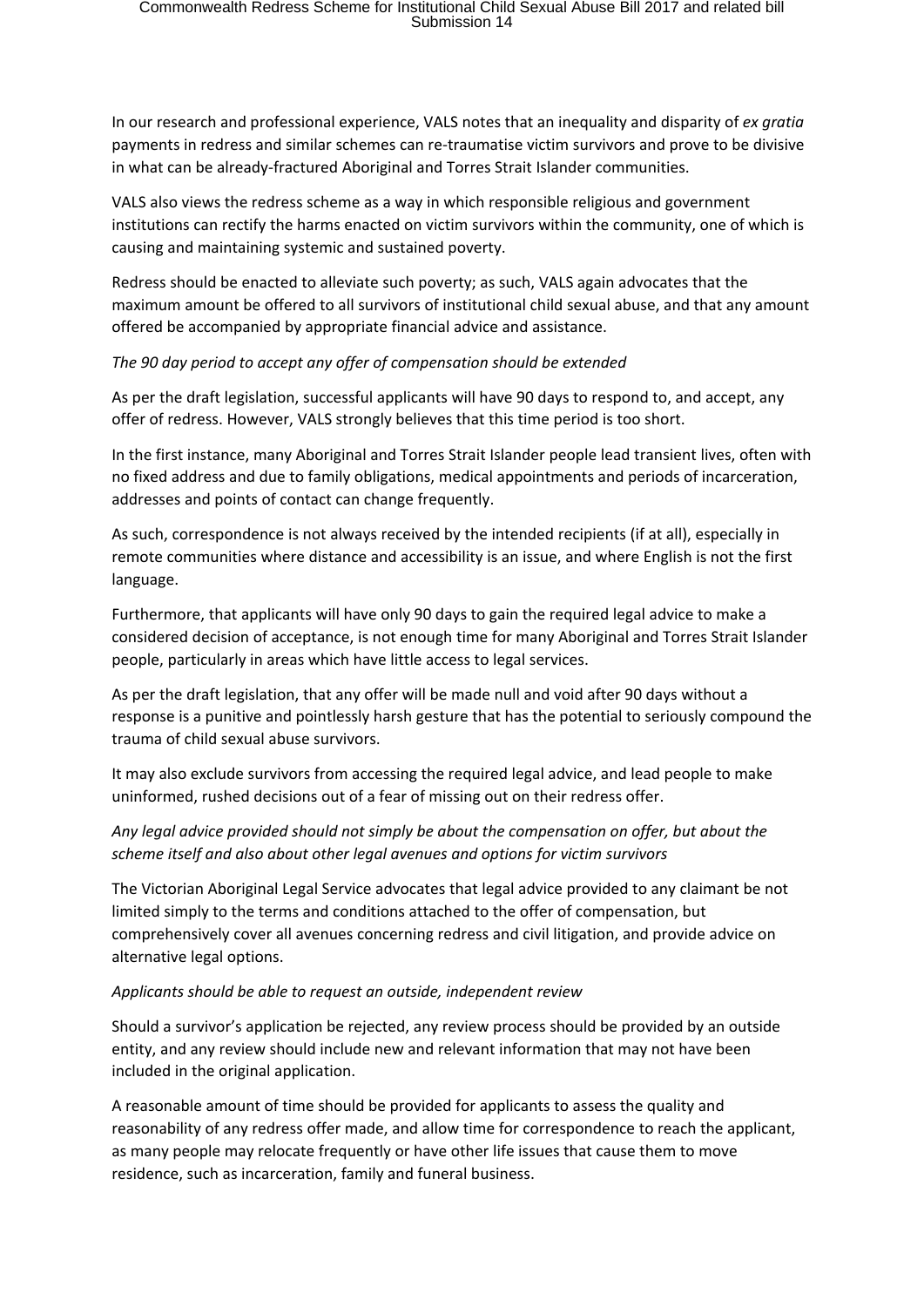# Commonwealth Redress Scheme for Institutional Child Sexual Abuse Bill 2017 and related bill<br>Submission 14

*Assistance in the form of dedicated phone lines, outreach administrators and community workers should be provided to assist victim survivors to understand the scheme and fill out the necessary application forms*

Given the potential for language and literacy barriers – especially in Aboriginal and Torres Strait Islander communities – culturally appropriate outreach and communication avenues should be made available that allow for the maximum amount of possible claimants are made aware of the scheme, and have the ability, capacity and opportunity to apply for the scheme.

*The Commonwealth should ensure that buy-in from the states and relevant institutions is provisionally confirmed prior to opening the scheme*

This is necessary to ensure maximum amount of possible claimants can apply, and should the Commonwealth not be successful in confirming support from states and other institutions, the Commonwealth should be the funder of last result regardless of responsibility.

*Aboriginal and Torres Strait Islander Legal Services (ATSILS) should be funded to provide legal advice as per the Redress Scheme and other legal avenues and options*

With regard to legal advice offered to claimants, the Victorian Aboriginal Legal Service advocates that ATSILS be funded to provide outreach and legal support to claimants in their communities.

Understanding that the percentage of Aboriginal and Torres Strait Islander peoples coming forward as part of the Royal Commission, and subsequently potentially eligible for redress, it is vital that these members of the community are supported and provided with the option of obtaining that support via their relevant ATSIL.

As such, VALS advocates strongly for funding for the ATSILS for the following reasons:

 There will certainly be a high percentage of possible Aboriginal and Torres Strait Islander claimants requiring assistance

The Royal Commission estimated that there will be a potential 60 000 survivors of sexual abuse that will be eligible for the scheme.

Of the 6 875 private sessions held during the Commission, 985 were of people who identified as Aboriginal and/or Torres Strait Islander – around 14 percent.

For the majority of people who spoke at the Commission in a private session, this was the first instance where they had spoken about their abuse to anyone.

This demonstrates a potential reluctance for people to come forward, with the Royal Commission final report acknowledging that there may be many more Aboriginal and Torres Strait survivors who did not come forward during the Commission.

Furthermore, Knowmore Legal Service reports that around 24 percent of their clients during the 4 year life of the Royal Commission identified as Aboriginal and/ or Torres Strait Islander.

It is clear then, that out of a potential 60 000 possible claimants, between 14 – 25 percent will potentially be Aboriginal and Torres Strait Islander, demonstrating a high demand for service provision to those communities.

Aboriginal and Torres Strait Islander communities require options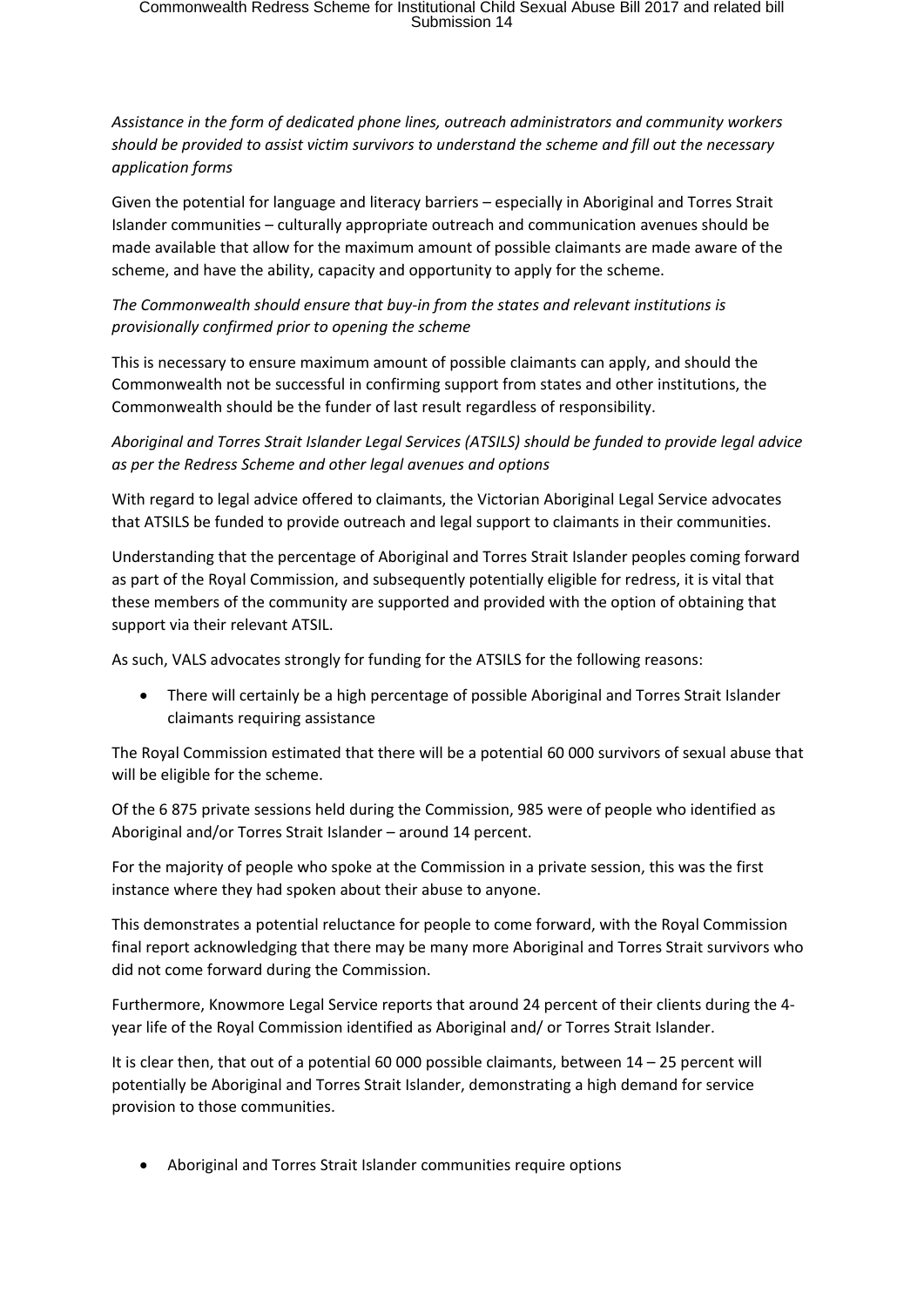The proposed Commonwealth Redress Scheme makes provisions for claimants to access legal advice in order to understand the legalities and requirements of accepting any redress offer made, particularly around deeds of release.

Alongside the obvious high numbers of Aboriginal and Torres Strait Islander people who may be eligible for the scheme, and Torres Strait Islander communities require the option of local ATSILS in order to access culturally specific requirements such as interpreting services.

Unless the ATSILS are funded to provide legal and community outreach assistance to their communities, it is likely that many Aboriginal and Torres Strait Islander will miss out on accessing the redress provided by the scheme.

 The Royal Commission made recommendations for the legal services to be funded for these roles

The Royal Commission recommended that the redress scheme should fund community legal centres to assist applicants to apply for redress (Rec 52) and that the scheme should select community legal centres to cover a broad range of likely applicants including Aboriginal and Torres Strait Islander survivors (Rec 53).

Also, the Royal Commission recommended that a redress scheme should fund at a fixed price a legal consultation for an applicant before the applicant decides whether or not to accept the offer of redress and grant the required releases (Rec 64).

 To provide comprehensive legal advice about their offer and possible civil litigation opportunities - not just about the deed of release

ATSILS will require funding to provide culturally appropriate and expert legal advice concerning any offer of redress given the requirement to sign a deed of release. If ATSILS are not equipped to provide this advice and support, many Aboriginal and Torres Strait Islander survivors will not be in a position to assess whether they should make an application.

Furthermore, as well as advice around the nature of the application, any potential offer and the details regarding deeds of release, Aboriginal and Torres Strait Islander survivors should also be provided with comprehensive advice as to other civil litigation and redress scheme options. This will ensure that the applicant is in a position to make the most informed decision possible.

Assist with accessing records to ensure their application is comprehensive

As per the draft legislation and indications from correspondence regarding the redress scheme, applicants will be given only one opportunity to apply for redress. Any internal review undertaken will not take into account any additional documents or information made accessible after the application has been submitted.

As such, it is imperative that Aboriginal and Torres Strait Islander survivors are provided the assistance to access the necessary documents and have their applications for redress completed with all of the necessary information about every instance of abuse prior to submission.

This will ensure that the person is provided the best opportunity to access the redress scheme and have the possibility to be granted the maximum award possible.